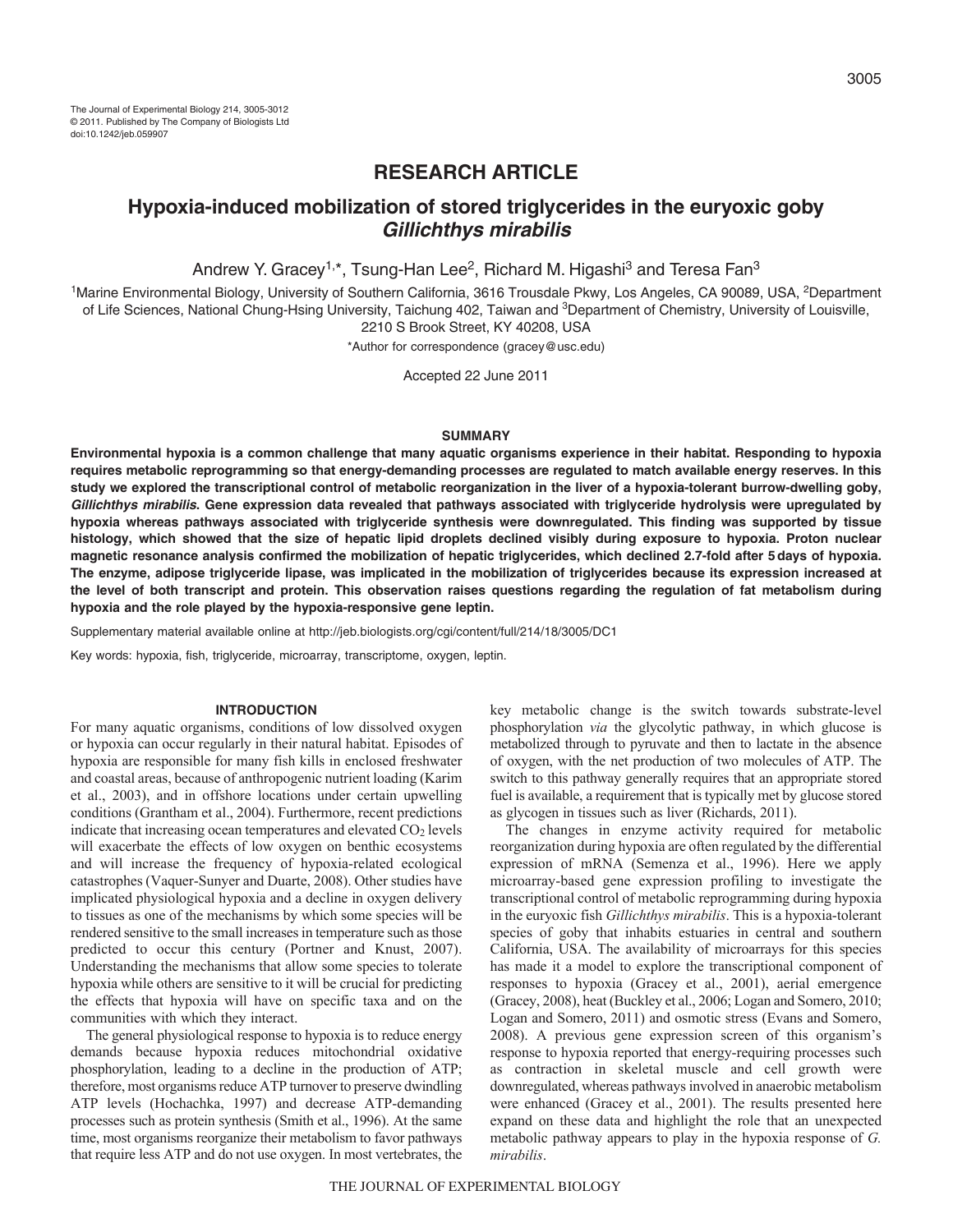# **MATERIALS AND METHODS Animal collection and hypoxia exposure**

*Gillichthys mirabilis* Cooper 1864 were collected near Santa Barbara, CA, using baited minnow traps. Fish, ranging in length from 8.89 to 12.7 cm, were maintained in aerated aquaria with flowing seawater at 15°C and fed trout pellets *ad libitum*. Hypoxic time-course experiments were conducted as previously described (Gracey et al., 2001). Briefly, the fish were held in two identical aquaria at 15°C, with one aquarium serving as the control aerated habitat and the other as the hypoxia treatment. Physiological hypoxia was imposed by bubbling nitrogen gas into the aquarium and the desired  $P_{O2}$  was controlled using an oxygen sensor (Point-Four Systems, Coquitiam, BC, Canada) coupled to a solenoid valve that regulated the flow of  $N_2$ . At the onset of the time course, the oxygen content of the tank was lowered from an aerated  $P_{O2}$  of  $100\%$  (~8.0 mg l<sup>-1</sup>) down to 10% (0.8 mg l<sup>-1</sup>) over a 90 min period. Food was introduced into both aquariums on a daily basis, although the fish under hypoxia fed little and any uneaten food was removed 2 h after feeding. Fish in the hypoxic aquarium were sampled at 0, 6, 12, 24, 48, 72 and 120h after the onset of the experiment. The hypoxia treatment was stopped at the 120h time point and oxygen was introduced into the aquarium by vigorous aeration with atmospheric air; fish were sampled at 6 and 24h following the initiation of reoxygenation. Fish were sampled in the control aerated aquarium at 6, 12, 24, 120 and 192h. At each time point, five individual fish were killed by cranial concussion; their liver tissue was quickly dissected and frozen as aliquots in liquid nitrogen and then archived at –80°C for subsequent processing. In addition, a 5 mm<sup>3</sup> section of liver tissue from each fish was placed in 4% paraformaldehyde and fixed for histological analysis. All animal procedures were performed in accordance with Institutional Animal Care and Use Committee guidance.

### **Gene expression analysis by microarray hybridization**

Total RNA was extracted from the liver tissue of each individual fish using Trizol (Invitrogen, Carlsbad, CA, USA) and then  $poly(A)^+$ mRNA was isolated from 500g of total RNA using a commercial kit (Oligotex, Qiagen, Valencia, CA, USA). A common reference poly(A)+ mRNA sample was prepared from liver samples collected from 10 individual fish that were maintained under aerated conditions. Fluorescently labeled cDNA was synthesized from  $1.5$  g of poly(A)<sup>+</sup> RNA from each individual fish using amino-allyl adducts (Hughes et al., 2001) and labeled with a Cy5 fluorophore. Fluorescently labeled cDNA from the reference RNA was prepared similarly and labeled with the Cy3 fluorophore. Fluorescently labeled cDNA was prepared successfully from 22 fish that were sampled under control conditions (three fish at 12h, four fish at 0h, and five fish at 6, 120 and 196h), 35 fish sampled under hypoxic conditions (five fish at 6, 12, 48, 72 and 120 h, and four fish at 24h) and nine fish sampled after reoxygenation (4 fish at 24h and 5 fish at 6h). Gene expression was measured in each individual fish by hybridization to a *G. mirabilis* cDNA microarray using a common reference hybridization design in which the Cy5-labeled cDNA from each fish was competitively hybridized against Cy3-labeled cDNA derived from the common reference RNA sample on a single array. The cDNAs were resuspended in 401 of hybridization buffer [3.5 x saline-sodium citrate  $(SSC)$ , 20 mmol<sup>1-1</sup> Hepes pH 7.4], competitively hybridized to arrays for 18 h at 65 $^{\circ}$ C, and then washed with  $0.06 \times$  SSC at 20 $^{\circ}$ C to remove unhybridized cDNA. The composition and annotation of the *G. mirabilis* array has been previously described (Gracey, 2008), and the array comprised 12,661 cDNA spots of which 3605 cDNAs had been sequenced from their 5' end.

The washed microarrays were scanned on an Axon 4000B scanner to generate TIFF images (Molecular Devices, Sunnyvale, CA, USA) from which the median pixel intensity without background correction for each spot was determined using GenePix 4.0 software (Molecular Devices). Spatial and dye artifacts were corrected using a locally weighted intensity-dependent normalization step and the resulting normalized data were centered relative to the median expression of each gene in the control fish. We restricted our functional interpretation of the data to a subset of 3120 nonredundant genes. Differentially expressed genes were identified using an ANOVA model (GeneSpring GX 7.0, Agilent, Santa Clara, CA, USA) in which individual fish sampled within a time point were treated as biological replicates, with the exception of the 22 normoxic control samples, which were treated as replicates regardless of the time point at which they were collected, which provided an estimate of the natural biological variation that occurred over this time course. The *P*-values were corrected for false discovery rate (Benjamini and Hochberg, 2001) and genes for which *P*<0.01 were considered to be statistically significant. *K*-means clustering and visualization were implementing using the Cluster and TreeView software packages (EisenSoftware, UC Berkeley, Berkeley, CA, USA). Ingenuity Pathways Analysis (Ingenuity Systems, Redwood City, CA, USA) was used to investigate whether particular biological processes were enriched within the list of genes that were differentially expressed during hypoxia. Putative human orthologs of the 3120 non-redundant *G. mirabilis* genes were identified using BLASTX homology searches against the human protein collection in the SwissProt database. We assigned the *G. mirabilis* genes with a putative human gene identifier and used the lists of arrayed genes and hypoxia-regulated genes as the reference and query gene lists in the analysis. A right-tailed Fisher's exact test was used to calculate a *P*-value that determined the probability that an enriched biological function in the lists of hypoxia-regulated genes was due to chance alone.

The complete sequence of the adipose triglyceride lipase (ATGL) gene was generated by primer walking using custom primers designed against the  $5'$  and  $3'$  sequences of a cloned full-length cDNA of the gene.

### **Histological analysis**

Liver pieces were fixed in 4% paraformaldehyde for 24h and then the paraformaldehyde was changed and the tissues were fixed again for a further 24h. Once fixed, the tissues were embedded in paraffin (Tissue Prep 2, Fisher Scientific, Pittsburgh, PA, USA) and sections were stained with hematoxylin and eosin. Glycogen was detected in stained sections by additional staining with periodic acid-Schiff reagent. For frozen histological analysis, a small section of liver tissue was dissected and placed in OCT embedding compound (Tissue-Tek, Torrance, CA, USA), frozen, and cryostat cut sections were stained with 1% osmium tetroxide.

#### **Metabolite analysis**

Total lipid was extracted by pulverizing small pieces of liver of known mass in chloroform:methanol (2:1). Two rounds of extraction were performed and the resulting extract was dried under  $N_2$  gas and stored in ampoules under  $N_2$  at  $-80^{\circ}$ C. Lipid quantification was performed by <sup>1</sup>H NMR using an 880 MHz instrument, and glyceroltype lipids were quantified using the deuterated chloroform CDC13 solvent peak as the internal standard (Fan and Lane, 2008). Stored glycogen was assayed by homogenizing small pieces of liver of known mass in  $0.6 \text{ mol}^{-1}$  perchloric acid and measuring the change in glucose following incubation with amyloglucosidase as described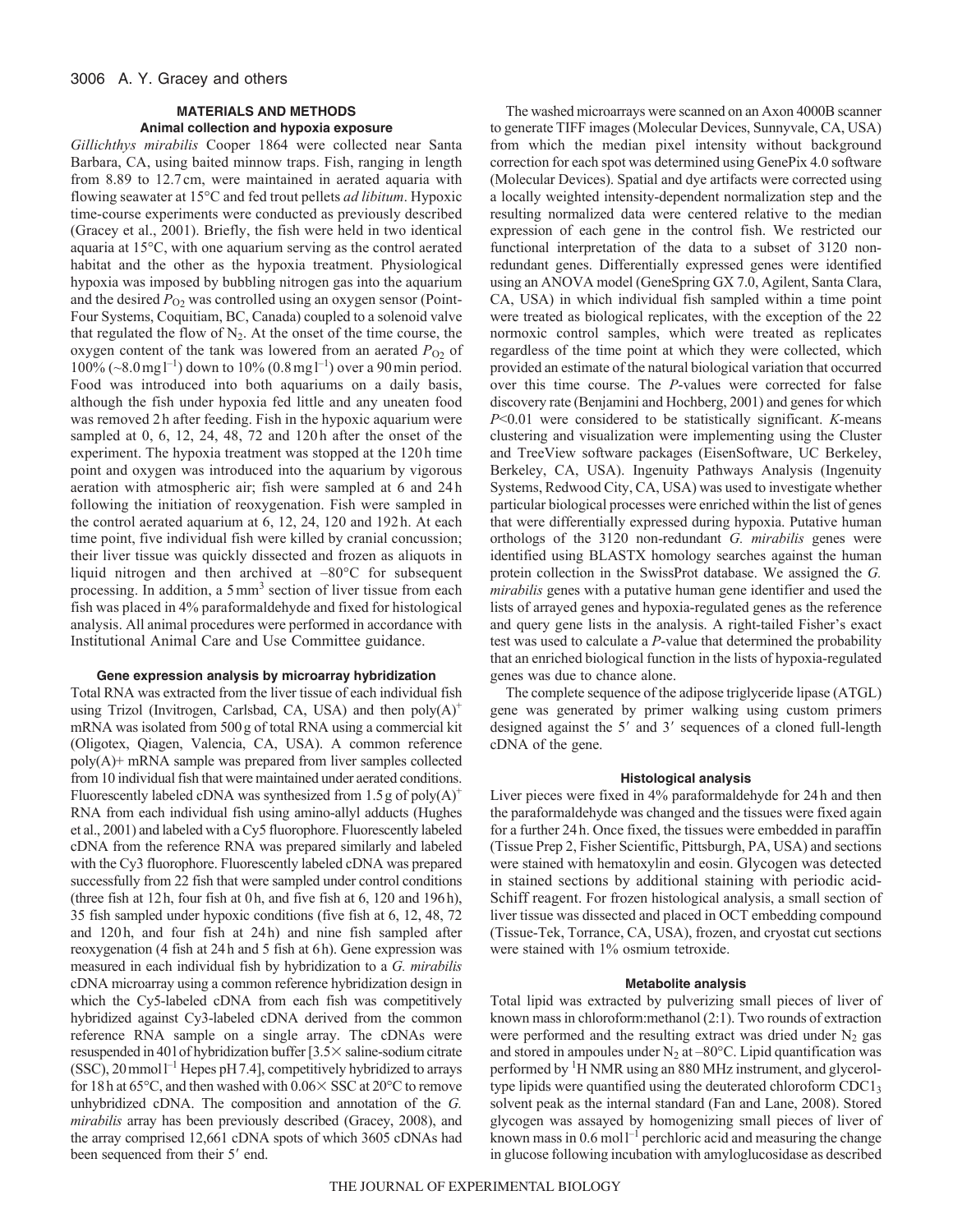(Keppler and Decker, 1974). Statistically significant changes in metabolite levels were determined using a Student's *t*-test.

#### **Western analysis**

Western analysis was performed as previously described (Buckley et al., 2006). Briefly, an aliquot of tissue was homogenized in approximately 10 volumes of homogenization buffer  $[32$  mmol $]^{-1}$ Tris-HCl pH6.8, 2% sodium dodecyl sulfalte (SDS)]. The homogenate was heated at 100°C for 5min, centrifuged at 12,000*g* for 10min, and the concentration of solubilized protein in the supernatant was determined by Bradford total protein assay (Bio-Rad, Hercules, CA, USA). For each sample, 10g of total protein were separated by SDS-PAGE on 10% mini gels (Bio-Rad Mini Protean). Following electrophoresis, the separated proteins in the gel were either stained with Coomassie Blue or transferred to nitrocellulose membranes by electroblotting (Bio-Rad Mini Trans-Blot) at 30V at 4°C overnight. The high concentration of lipid in the tissue appeared to have an effect on the binding of dye in the Bradford assay and thus final quantification of the total protein in the samples was obtained by digital densitometry of the total protein detected by Coomassie staining of the gel following electrophoresis.

The membrane containing the transferred proteins was blocked for 1 h in 5% nonfat dry milk (Bio-Rad) in  $1\times$  phosphate buffered saline (PBS). Post-blocking, the membrane was washed  $3\times$  for 5 min in  $1 \times$  PBS, 0.01% Tween 20. The membrane was then incubated with a primary antibody that was a rabbit anti-mouse adipose triglyceride lipase (ATGL) polyclonal antibody (raised against the complete amino acid sequence of the mouse ATGL protein and a gift from Dr Rudolf Zechner, University of Graz, Austria) diluted 1:10,000 in 5% nonfat dry milk in  $1 \times$  PBS. The membrane was incubated with this antibody for 2 h and then washed  $3 \times$  for 10 min in  $1 \times$  PBS, 0.1% Tween 20. Primary antibody bound to the membrane was detected using Protein A–horseradish peroxidase conjugate (Bio-Rad) diluted 1:5000 in 5% nonfat dry milk in  $1 \times$ PBS for 1 h and then washed  $3 \times$  for 10 min in  $1 \times$  PBS, 0.1% Tween 20. The membrane was incubated with a chemiluminescent detection agent (SuperSignal West Pico, Pierce, Rockford, IL, USA) for 5min and then wrapped in plastic wrap and exposed to X-ray film (XOMATAR film, Kodak, Rochester, NY, USA). Densitometry of the Coomassie-strined gels and X-ray images were performed using the AlphaView software package (Cell Biosciences, Santa Clara, CA, USA).

### **RESULTS AND DISCUSSION**

In this study we used microarray-based gene expression profiling to gain further insights into the transcriptional responses of *G. mirabilis* to environmental hypoxia. We employed a time course of hypoxia exposure that was demonstrated previously to induce broad changes in hepatic gene expression (Gracey et al., 2001). Environmental hypoxia was set at  $0.8 \text{ mg} \, \text{L}^{-1} \, \text{O}_2$ , which is below the critical oxygen tension for *G. mirabilis* at  $15^{\circ}$ C of  $1.3$  mg  $l^{-1}$  O<sub>2</sub> (Gracey et al., 2001). Our experimental design incorporated a large number of control animals (*N*=22), hypoxia-challenged animals  $(N=35)$  and animals recovering from hypoxia  $(N=9)$ , which were collected across five, seven and two time points, respectively. Control fish were sampled at similar times of the day as the treatment animals to control for the presence of circadian or ultradian rhythms of gene expression. This large sample size allowed for the robust identification of genes whose differential expression was most likely attributed to environmental hypoxia and not to inter-individual or day-to-day variation in gene expression. We applied ANOVA to identify 650 genes that were differentially expressed during the time course of hypoxia and reoxygenation. Of these genes, 565 shared homology with annotated genes in the SwissProt database whereas the remaining 135 genes had no homology to annotated public sequences.

To help interpret the data, the genes were grouped into seven *K*means clusters, which shared broad similarities in their pattern of temporal expression during hypoxia (Fig.1A). The clusters reveal that the general regulatory response of liver to hypoxia was to induce gene expression, with transcript levels of 425 genes increasing, although transcripts of 225 genes declined. Furthermore, most genes showed a pattern of increasing or decreasing transcript level as a function of the duration of hypoxia, and the peak expression or repression of 67% of the genes fell on the 120h final hypoxia time point (436/650 genes). Cluster 1 captured a set of 60 genes that were induced early in response to hypoxia and whose expression remained elevated even after 24h of recovery in aerated seawater. Clusters 2 and 3 captured sets of 133 and 127 genes that were induced later during the time course of hypoxia exposure and whose expression generally declined during recovery. Cluster 4 included 48 genes whose transcript levels rose after 48h of hypoxia and whose expression persisted during recovery. Cluster 5 comprised 57 genes whose expression was elevated during the first 72h of hypoxia and was notable because it included 20 genes that encode subunits of the 60S ribosomal structure and six genes for subunits of the 40S ribosomal structure. Clusters 6 and 7 represented 113 and 112 genes whose expression declined in response to hypoxia. The complete list of differentially expressed genes with accession numbers is available as supplementary material TableS1.

The list of differentially expressed genes identified in this study included a number of genes involved in energy metabolism that had been identified in a previous gene expression screen of *G. mirabilis* liver during hypoxia (Gracey et al., 2001). For example, lactate dehydrogenase A, enolase, triosephosphate isomerase, glucose-6 phosphate dehydrogenase and 6-phosphofructo-2-kinase/fructose-2,6-bisphosphatase were identified in both data sets and their induction is believed to play a role in the mobilization of glycogen stores and the breakdown of the released glucose by glycolysis. By employing a more comprehensive microarray (Gracey, 2008), the current data set extends the list of hypoxia-inducible glycolytic genes in liver to include hexokinase, glucose-6-phosphate isomerase, aldolase B, phosphofructokinase, glyceraldehyde-3-phosphate dehydrogenase and pyruvate kinase. Furthermore, our data revealed that transcript levels of the SLC2 A1 glucose transporter 1 gene (Glut1) are elevated, suggesting that some of the mobilized glucose is also transported out of the liver during hypoxia. The transcriptional activation of glycolytic genes and glucose transporters during hypoxia is attributed to the binding of the transcription factor hypoxia-inducible factor 1  $\alpha$  (Hif1 $\alpha$ ) (Semenza et al., 1996), which accumulates during hypoxia (Jiang et al., 1996) because of the oxygen-dependent reduction in the rate at which it is degraded (Epstein et al., 2001). Transcript levels for Hif1 $\alpha$  in *G. mirabilis* liver increased during the duration of the hypoxia exposure, suggesting that enhanced transcription of the gene might be an additional mechanism to elevate  $HIF1\alpha$  levels during prolonged periods of hypoxia. The induction of  $HIF1\alpha$  mRNA has been reported previously in a hypoxia-challenged species of bream fish (Shen et al., 2010). It was interesting to note that, for many genes, recovery of the fish in oxygenated water did not restore expression back to levels observed in normoxia, suggesting this expression program is not under the sole control of this oxygen-sensing pathway and that other signaling pathways remain active during recovery.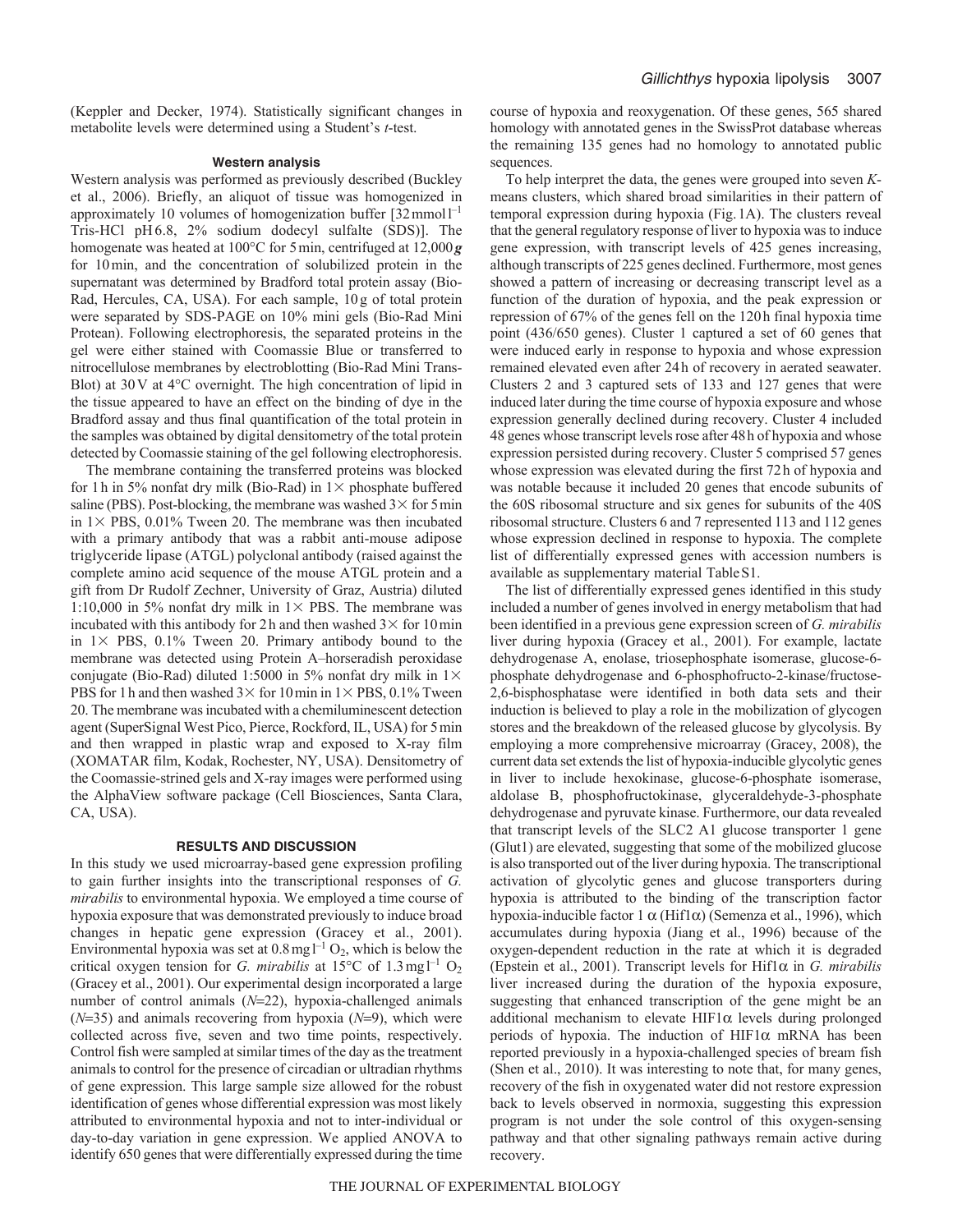# 3008 A. Y. Gracey and others



Fig. 1. Gene expression patterns observed in liver tissue of Gillichthys mirabilis challenged to hypoxia. (A) K-means clusters of genes that exhibited statistically significant differential expression in response to hypoxia. Each row corresponds to a single gene and each column corresponds to a particular time point in the experimental time course. The median expression of each gene at each time point is represented by a color, with red or green indicating that the gene is upregulated or downregulated, respectively, relative to the expression observed in normoxic control animals. Genes whose expression is particularly pertinent to hypoxia are indicated next to each cluster. The specific expression of selected genes with roles in lipolysis (B), fatty acid transport and activation (C), and triglyceride synthesis (D) are shown. (E) Heat map showing the expression levels of selected genes in individual fish sampled at each time point.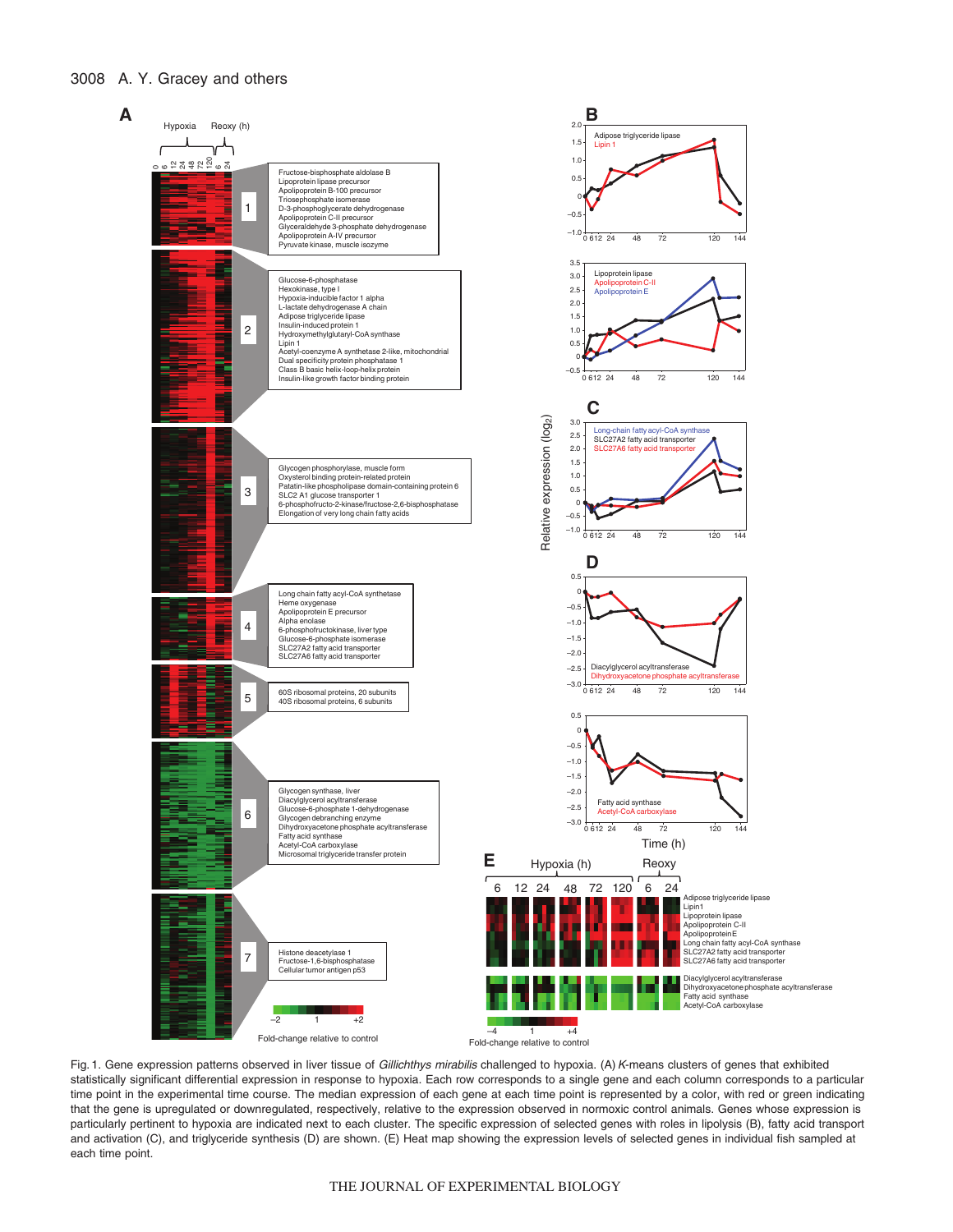In order to obtain an objective interpretation of the functional significance of the observed gene expression changes, we used an enrichment analysis tool to search for functional groups of genes or pathways that were more represented in the lists of differentially expressed genes that would have been expected by chance alone. This analysis revealed that carbohydrate metabolism was the most significant metabolic pathway represented within the differentially expressed lists of genes  $(P=0.000002)$ , a result that was consistent with the observed induction of genes involved in glycogen metabolism and glycolysis. The next most significantly enriched metabolic process was that of lipid metabolism  $(P=0.0003)$ , with particular emphasis placed on genes associated with the metabolism of triacylglycerides. Fig.1B–D illustrates the expression of the major genes that contributed to the enrichment of lipid metabolism. Central to this theme was the hypoxia-induction of the ATGL gene [alternative name patatin-like phospholipase domain containing 2 (PNPLA2); Fig.1B], which catalyzes the initial step in triglyceride hydrolysis (Zimmermann et al., 2004) and has a central role in the degradation of lipid droplets, also known as adiposomes (Smirnova et al., 2006). A similar induction profile was observed for a key regulator of lipid metabolism, lipin 1 (Reue and Dwyer, 2009) (Fig.1B). Environmental hypoxia also induced the expression of a second lipase, lipoprotein lipase 1, as well as apolipoproteins A-IV, CII, B-100 and E (Fig.1A,B). Lipoprotein lipase 1 is localized to the endothelial cell surface and binds to circulating chylomicrons and lipoproteins, hydrolyzing the triglycerides they carry, while apoliproteins cooperate in this process and help to transport the lipids for uptake and use (Medh et al., 2000; Wang, B. et al., 2009). Hydrolysis of triglycerides releases both glycerol and fatty acids, which are then available for transport or metabolism. Our expression data suggests that fatty acid transport is elevated during hypoxia because we observed that the fatty acid transporter genes, SLC27 A2 and A6, followed a similar pattern of induction as that of ATGL (Fig.1C), and these genes facilitate the translocation of fatty acids across the hepatocyte plasma membrane (Stahl, 2004). Interestingly, transcript levels for long-chain fatty acyl-CoA synthetase, the gene that catalyzes the activation of fatty acids to fatty acyl CoA, was upregulated and follows a similar profile to that of the fatty acid transporter genes (Fig.1C). This is a somewhat surprising finding given that this reaction, a pre-step to the  $\beta$ -oxidation of fatty acids or their incorporation into phospholipids, requires ATP, which should be scarce and at a premium during hypoxia. The expression data did not offer any direct clues as to the fate of the released glycerol. Metabolism of glycerol requires that glycerol is first phosphorylated by glycerol kinase and then converted to dihydroxyacetone phosphate by glycerol-3-phosphate dehydrogenase. Both glycerol kinase and glycerol-3-phosphate dehydrogenase were present on our microarray but were not differentially expressed. Not every enzyme is regulated by altered gene expression and the absence of an induction of these genes at the transcriptional level does not preclude that glycerol is metabolized during hypoxia.

In contrast to the pattern of induction observed for genes involved in lipolysis, genes involved in triglyceride synthesis were downregulated by hypoxia. Hypoxia exposure resulted in the reduced expression of dihydroxyacetone phosphate acyltransferase, which catalyzes the addition of acyl-CoA chains to dihydroxyacetone phosphate, as well as diacylglycerol acyltransferase, which catalyzes the terminal step in the transfer of acyl-CoA chains into triglycerides (Casaschi et al., 2005) (Fig.1D). Similarly, two key genes involved in the synthesis of fatty acids, acetyl-CoA carboxylase and fatty acid synthase, were observed to be downregulated during hypoxia (Fig.1D). Although these fish were wild caught and out-bred, the individual animals sampled at each time point exhibited similar patterns of differential expression of these lipid metabolic genes (Fig. 1E). Together, the observed pattern of differential expression suggests that pathways involved in the mobilization of liver triglycerides stores and blood triglyceride–lipoprotein complexes are upregulated by hypoxia, whereas pathways involved in the synthesis of fatty acids and storage of fatty acids are downregulated.

These findings led us to search for further evidence for changes in triglyceride metabolism in the hypoxia-challenged fish. Histological inspection of liver tissue from control normoxic and fish exposed to 120h of hypoxia revealed gross morphological differences in tissue structure. Under normoxic conditions, the liver tissue contains large polygonal vacuoles and the nucleated hepatocytes are compressed around the periphery of these vacuoles (Fig. 2A). In hypoxic fish, the vacuoles were observed to be shrunken and took on a more spherical appearance (Fig.2B) (larger histological images are available as supplementary material Fig.S1). This change was observed consistently in all five individual fish sampled at the hypoxic 120h time point. To identify the compound that was present in these vacuoles, frozen sections of liver tissue from control fish were prepared and stained with osmium tetroxide, which binds to double bonds in unsaturated lipids and imparts a brownish black color to lipid-dense areas of the stained tissue. The contents of the vacuoles were darkly stained, indicating that the vacuoles contained lipids and were probably droplets of triglyceride. To quantify the change in stored lipid during hypoxia, <sup>1</sup>H NMR spectroscopy was used to quantify the total triglyceride in lipid extracts of tissue from control and 120h hypoxic animals. These data support the histological evidence and confirmed that triglyceride levels declined 2.7-fold during the course of hypoxia exposure, falling from  $75.65 \text{ mol}^{-1}\text{ g}^{-1}$  tissue triglyceride in control fish to  $27.72 \text{ mol}^{-1}\text{ g}^{-1}$  in hypoxic fish (*P*=0.002; Fig.2D).

Glycogen stores are considered the primary source of stored energy for organisms that experience hypoxia in their natural environment, with hypoxia-tolerant fish such as the crucian carp (*Carassius carassius*) containing the highest levels of stored glycogen of any vertebrate (Hyvarinen et al., 1985). Quantification of hepatic glycogen in these liver samples revealed that glycogen stores were significantly depleted 40-fold after 72 h of hypoxia (*P*=0.004) and remained depleted even after 4 days of recovery in oxygenated water (*P*=0.009) (Fig. 2E). Similarly, staining of histological sections with period acid-Schiff reagent revealed a dramatic drop in the number of glycogen storage granules present in the liver after 5 days of hypoxia (supplementary material Fig. S2).

To investigate the molecular mechanism responsible for the decline in stored triglycerides, we measured the level of ATGL protein in control and 120h hypoxic fish using western blot analysis. The rabbit anti-mouse ATGL polyclonal antibody detected a single immunoreactive band on western blots of ~53kDa, which agrees well with the 466-amino-acid length of the *G. mirabilis* ATGL gene (NCBI accession number ACY30627.1). Densitometric analysis of the western blot data revealed that ATGL protein levels were 3.18 fold elevated in the livers of hypoxic fish  $(P=0.00005)$  compared with those of control fish maintained under normoxic conditions (Fig.2F). ATGL was our top candidate gene for the mobilization of triglyceride because it has been implicated as playing a key role in lipolysis in a variety of organisms, including *Drosophila* (Gronke et al., 2005), *Caenorhabditis elegans* (Narbonne and Roy, 2009) and birds (Nie et al., 2010). Our results support previous evidence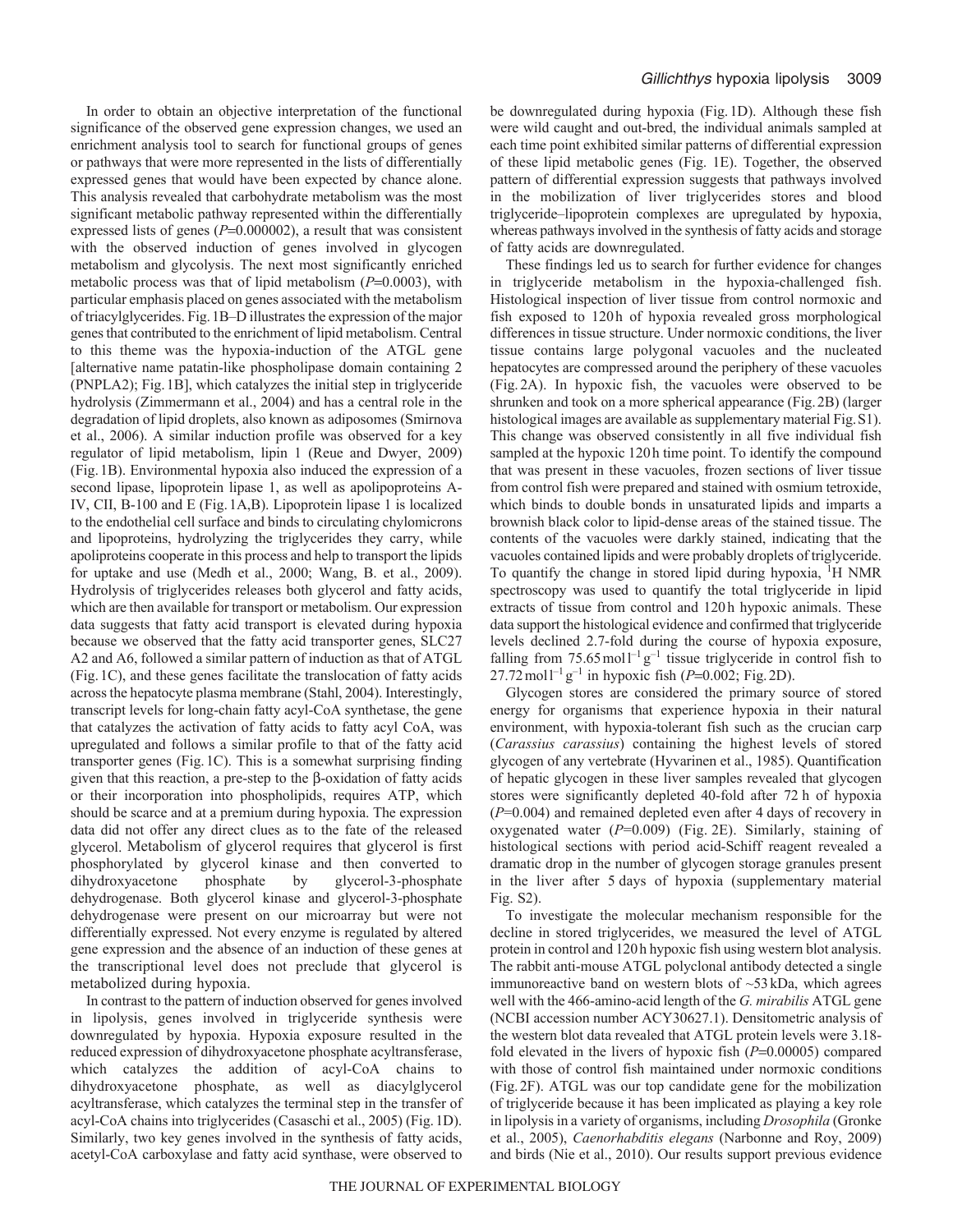

Fig. 2. Triglyceride stores are mobilized in the liver of hypoxia-challenged Gillichthys mirabilis. Representative sections of liver tissue sampled from five individual fish under control normoxic conditions (A) and after 120 h of hypoxia (B), stained with hematoxylin and eosin. The images are all taken at the same magnification (larger images of these sections are available as supplementary material Fig.S1). (C) A section of frozen tissue stained for triglycerides using osmium tetroxide. (D) Triglyceride levels measured by <sup>1</sup>H NMR in corresponding liver samples under conditions of normoxia or 120 h hypoxia (same individual fish as shown in A and B). Values are means  $\pm$  s.d. (N=5). (E) Glycogen levels declined during hypoxia and recovery. Values are means  $\pm$  s.d. (normoxia N=6, hypoxia and reoxygenation N=4). Asterisks indicate that glycogen levels are significantly different from normoxic samples (P<0.01). (F)Western blot analysis of the levels of ATGL protein in liver samples under conditions of normoxia or 120 h hypoxia (same individual fish as shown in A and B). Immunopositive bands (upper panel) and a corresponding Coomassie-stained gel (lower panel) are shown. The western blot and gel image were quantified densitometrically, and the pixel intensity for each western band was normalized to the total pixel intensity of the corresponding lane in the gel image. Values are means  $\pm$  s.d. ( $N=5$ ).

that showed that ATGL protein abundance is principally regulated by differential mRNA expression (Villena et al., 2004).

Our findings indicate that coordinated changes in triglyceride metabolism occurred in the liver of *G. mirabilis* during hypoxia exposure. The transcriptome data suggest that these changes are brought about by means of the transcriptional control of a number of metabolic enzymes and that their differential expression occurs late during hypoxia. Triglycerides are stored predominantly in the liver and muscle of fish, with additional stores in abdominal adipose tissue of certain species (Henderson and Tocher, 1987). Previous studies on lipid metabolism during hypoxia in fish have reported contrasting responses, with some studies indicating that lipolytic activity decreases in hypoxia-tolerant fish such as carp (Vanraaij et al., 1994; Vanraaij et al., 1996) but increases in more sensitive species such as trout (Haman et al., 1997). Most of this evidence is derived from quantification of fatty acids in plasma and it is unclear whether these changes reflected altered metabolism of triglycerides or membrane phospholipids (Van den Thillart et al., 2002). Overall, the emerging picture regarding hypoxia and lipid metabolism in fish is that lipolysis is relatively independent of the lipolysis-stimulating effects of hypoxia-induced catecholamine release (Van den Thillart et al., 2002). This is in contrast to the effects of hypoxia on mammals, where a frequent hallmark of hypoxia or ischemia is a rise in glycerol and free fatty acid levels because hypoxia stimulates lipolysis in some tissues (Yin et al., 2009) while at the same time fatty acids accumulate because the  $\beta$ oxidation of fatty acids is inhibited by the absence of oxygen (Gimm et al., 2010). Interestingly, recent evidence in *Drosophila* has implicated a role for lipid metabolism in adaptation to severe chronic hypoxia, and adapted flies were found to express elevated transcript levels of lipid genes including Brummer lipase, the fly ortholog of ATGL (Azad et al., 2009).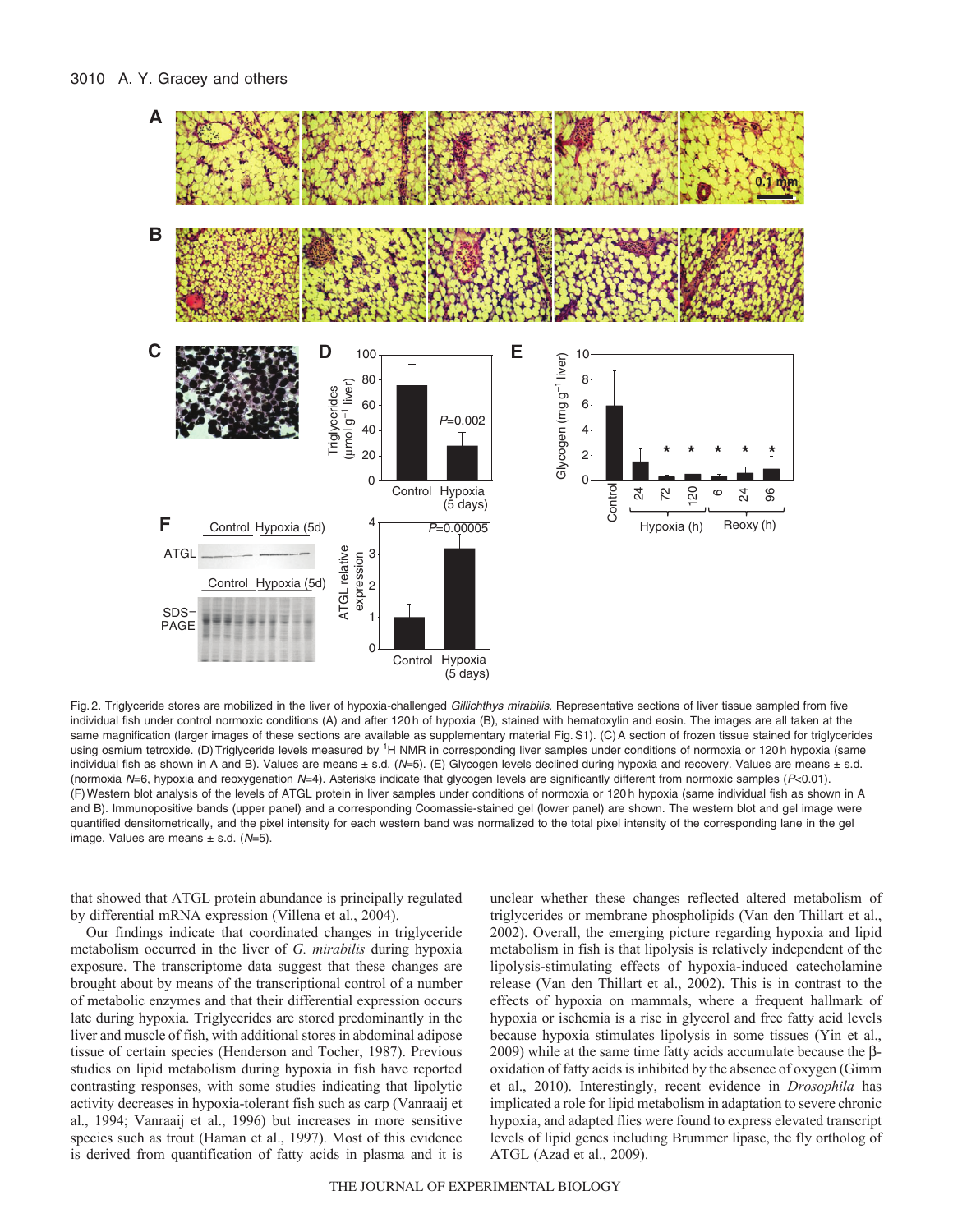Histological inspection of *G. mirabilis* liver indicated that a substantial portion of the liver volume is given over to stored triglyceride and externally their livers have a cream coloration, presumably due to the presence of lipid. Similar large vacuoles of triglyceride are observed in human patients with fatty liver disease, which is caused by the abnormal retention of lipids and is linked to a variety of metabolic syndromes (Hebbard and George, 2011). We have observed cream-colored livers in wild and laboratorycultured *G. mirabilis*, suggesting that this is a natural phenomenon and not a peculiarity of their laboratory diet. Regardless, our data presents overwhelming evidence that triglycerides are mobilized during hypoxia in a concerted coordinated manner, suggesting that *G. mirabilis* retains the regulatory capacity to reorganize its metabolism throughout the time course of hypoxia. Interestingly, the differential expression of lipolysis genes occurred at the later time points of hypoxia, suggesting that the mobilization of lipid is perhaps a second phase response to hypoxia. Stores of glycogen were significantly depleted after 48 h of hypoxia and it is tempting to speculate that there might be a relationship in the timing of the mobilization of these two energy stores.

The fate of the glycerol and fatty acids released during hypoxia is unclear. Glycerol can be converted to glyceraldehye-3-phosphate and enter the glycolytic pathway with the same ATP cost as the conversion from glucose to glyceraldehyde-3-phosphate. However, the conversion yields FADH2, which requires a terminal electron acceptor, a role that is normally assumed by oxygen. It should be noted that *G. mirabilis* does respire during hypoxia, and opercular ventilation is exaggerated and rapid. The survival time of *G. mirabilis* at 15<sup>o</sup>C under anoxia is <1 h, and <24 h at 0.4 mg  $l^{-1}$  $O<sub>2</sub>$  (A.Y.G., personal observation), indicating that their metabolism is not strictly anaerobic during hypoxia and that some oxygen is required for survival. Therefore, we cannot exclude the possibility that some oxidative phosphorylation does occur during hypoxia and that oxygen serves as an electron acceptor for FADH2. Nevertheless, the fish still faces the challenge of what to do with the released fatty acids. Under normoxic conditions, fatty acids are metabolized by -oxidation in the mitochondria, but this requires oxygen, which will be scarce during hypoxia, and all available data indicate that fatty-acid  $\beta$ -oxidation is inhibited during cellular hypoxia (Gimm et al., 2010). Largely owing to their hydrophobic properties, fatty acids can exert harmful effects, causing cellular injury (Katz and Messineo, 1981; Wang, Y. et al., 2009), and cytotoxicity is reported in certain syndromes in which  $\beta$ -oxidation is reduced. This suggests that there might be a limit to the extent to which stored triglyceride can be hydrolyzed before the effects of elevated fatty acids becomes deleterious or that *G. mirabilis* is tolerant of high levels of free fatty acids.

In many organisms, lipid metabolism is controlled by the endocrine system and the principle regulatory molecule is the peptide leptin (Zhang et al., 1994). Leptin is expressed in adipocytes and acts as a regulator of lipid stores by altering appetite and changing the rate of lipolysis (Reidy and Weber, 2000). Leptin is reported to regulate a number of the key genes that were identified in our study. Elevated levels of leptin stimulates the breakdown of stored triglyceride and *in vitro* studies have confirmed that ATGL is a leptin target, with ATGL mRNA and protein levels increasing with administration of leptin (Li et al., 2010). Similarly, leptin inhibits triglyceride synthesis by inhibiting the expression of acetyl-CoA carboxylase, a key gene involved in triglyceride synthesis (Bai et al., 1996). Furthermore, recent studies have indicated a link between leptin and hypoxia, with hypoxia inducing the expression of leptin in cultured adipocytes (Wang et al., 2008), and evidence that Hif1

binds to the leptin gene promoter during hypoxia and stimulates its transcription (Grosfeld et al., 2002). Similarly, expression of the receptor for leptin also increases during hypoxia (Klaffenbach et al., 2011). Leptin expression is also elevated in zebrafish under chronic hypoxia and was correlated with the Hif1 expression (Chu et al., 2010). Together, the reported links between hypoxia, leptin and ATGL expression make leptin a candidate regulator of the hypoxic induction of lipolysis in *G. mirabilis* liver.

#### **CONCLUSIONS**

In summary, we explored transcriptional changes in the liver during a time course of hypoxia exposure and correlated a subset of the expression pattern to phenotypic changes in the liver. Data collected at the levels of transcript and protein expression, tissue morphology and biochemistry identified triglycerides as an energy reserve that is mobilized during exposure to prolonged environmental hypoxia. Detailed metabolomic and metabolic labeling experiments will be required to resolve the precise fate of the glycerol and fatty-acid products of triglyceride hydrolysis, but we hypothesize that the glycerol enters that glycolytic pathway and helps to sustain glycolysis during extended exposure to hypoxia. Finally, the role of leptin in the hypoxia response is not fully understood and induction of triglyceride hydrolysis in *G. mirabilis* may represent a new model to investigate the regulation and functional significance of leptin in hypoxia acclimation.

#### **ACKNOWLEDGEMENTS**

The authors thank Dr Gary Schoolnik and Dr George Somero of Stanford University for use of their laboratory for the printing and hybridization of the microarray slides. We are grateful to Dr Rudolf Zechner, University of Graz, Austria, for the anti-mouse ATGL antibody. This research was funded by NSF grant IOS-0922636 to A.Y.G.

#### **REFERENCES**

- **Azad, P., Zhou, D., Russo, E. and Haddad, G. G.** (2009). Distinct mechanisms underlying tolerance to intermittent and constant hypoxia in *Drosophila* melanogaster. PLoS One **4**, e5371.
- **Bai, Y., Zhang, S., Kim, K. S., Lee, J. K. and Kim, K. H.** (1996). Obese gene expression alters the ability of 30A5 preadipocytes to respond to lipogenic hormones. J. Biol. Chem. **271**, 13939-13942.
- **Benjamini, Y. and Hochberg, Y.** (2001). The control of the false discovery rate in multiple tesing under dependency. Ann. Stat. **29**, 1665-1668.
- **Buckley, B. A., Gracey, A. Y. and Somero, G. N.** (2006). The cellular response to heat stress in the goby Gillichthys mirabilis: a cDNA microarray and protein-level analysis. J. Exp. Biol. **209**, 2660-2677.
- **Casaschi, A., Maiyoh, G. K., Adeli, K. and Theriault, A. G.** (2005). Increased diacylglycerol acyltransferase activity is associated with triglyceride accumulation in tissues of diet-induced insulin-resistant hyperlipidemic hamsters. Metabolism **54**, 403-409.
- **Chu, D. L., Li, V. W. and Yu, R. M.** (2010). Leptin: clue to poor appetite in oxygenstarved fish. Mol. Cell. Endocrinol. **319**, 143-146.
- **Epstein, A. C., Gleadle, J. M., McNeill, L. A., Hewitson, K. S., O'Rourke, J., Mole, D. R., Mukherji, M., Metzen, E., Wilson, M. I., Dhanda, A. et al.** (2001). C. elegans EGL-9 and mammalian homologs define a family of dioxygenases that regulate HIF by prolyl hydroxylation. Cell **107**, 43-54.
- **Evans, T. G. and Somero, G. N.** (2008). A microarray-based transcriptomic timecourse of hyper- and hypo-osmotic stress signaling events in the euryhaline fish Gillichthys mirabilis: osmosensors to effectors. J. Exp. Biol. **211**, 3636-3649.
- **Fan, T. W.-M. and Lane, A. N.** (2008). Structure-based profiling of metabolites and isotopomers by NMR. Prog. Nucl. Mass Reg. Sp. **52**, 69-117.
- **Gimm, T., Wiese, M., Teschemacher, B., Deggerich, A., Schodel, J., Knaup, K. X., Hackenbeck, T., Hellerbrand, C., Amann, K., Wiesener, M. S. et al.** (2010). Hypoxia-inducible protein 2 is a novel lipid droplet protein and a specific target gene of hypoxia-inducible factor-1. FASEB J. **24**, 4443-4458.
- **Gracey, A. Y.** (2008). The Gillichthys mirabilis Cooper array: a platform to investigate the molecular basis of phenotypic plasticity. J. Fish Biol. **72**, 2118-2132.
- **Gracey, A. Y., Troll, J. V. and Somero, G. N.** (2001). Hypoxia-induced gene expression profiling in the euryoxic fish Gillichthys mirabilis. Proc. Natl. Acad. Sci. USA **98**, 1993-1998.
- **Grantham, B. A., Chan, F., Nielsen, K. J., Fox, D. S., Barth, J. A., Huyer, A., Lubchenco, J. and Menge, B. A.** (2004). Upwelling-driven nearshore hypoxia signals ecosystem and oceanographic changes in the northeast Pacific. Nature **429**, 749-754.
- **Gronke, S., Mildner, A., Fellert, S., Tennagels, N., Petry, S., Muller, G., Jackle, H. and Kuhnlein, R. P.** (2005). Brummer lipase is an evolutionary conserved fat storage regulator in Drosophila. Cell Metab. **1**, 323-330.